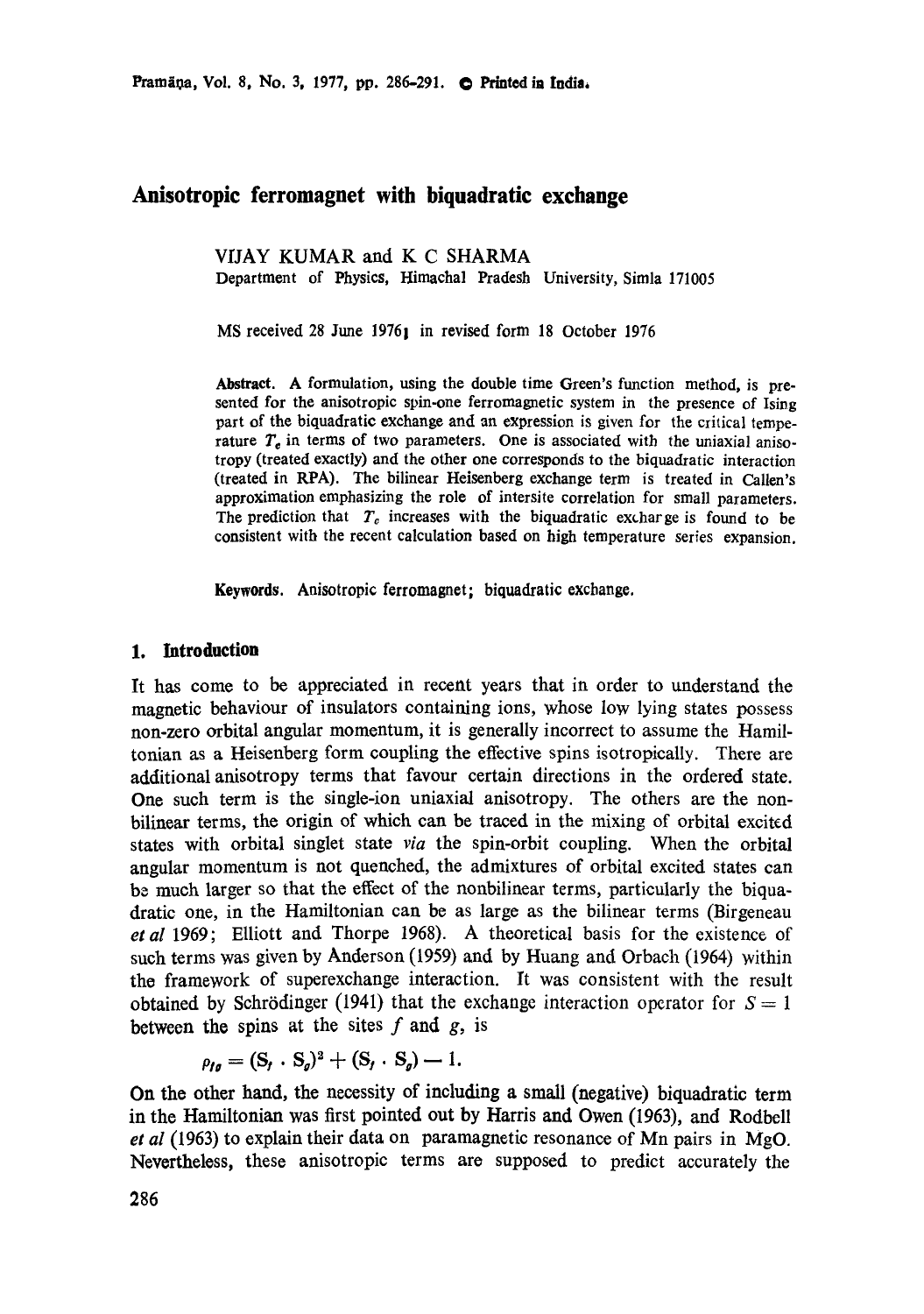observed magnon spectra, dipolar and quadrupolar ordering and the phase transitions (Pink and Tremblay 1972, Micnas 1974).

Thus a Hamiltonian of the form

$$
H = -g\mu_{B} \tilde{H} \sum_{g} S_{g}^{2} - \sum_{f,g} J_{fg} S_{f} \cdot S_{g}
$$
  
-  $a \sum_{f,g} J_{fg} \left[ S_{f}^{*} S_{g}^{*} + \frac{\eta_{1}}{2} (S_{f}^{+} S_{g}^{-} + S_{f}^{-} S_{g}^{+}) \right]^{2} - D \sum_{g} (S_{g}^{*})^{2}$  (1)

is representative of certain physically interesting systems (Brown 1971, Pink and Tremblay 1972). We shall use it to investigate the magnetic properties particularly the critical temperature  $T_c$ , as a function of  $\alpha$ , of an anisotropic ferromagnetic spin-one system in reasonable approximations (for  $\eta_1 = 0$ , and  $\tilde{H} = 0$ ). The single-ion term will be evaluated exactly. Since random phase approximation (RPA) ignores correlations among spins located on different lattice sites, we shall incorporate these correlations within Callen's (1963) approximation in the bilinear exchange term. The present paper is an extension of the earlier work (Kumar and Sharma 1976 a) for  $a = 0$ , and we will call it I. The biquadratic exchange will be treated in RPA. The formulation for a general spin, in particular for spin-one, will be presented in section 2 and the results will be discussed in section 3.

#### **2. Formulation**

To evaluate the single-ion anisotropy term exactly, we define the following general operators (Devlin 1971),

$$
A_{\rho}^{-1} = S_{\rho}^{+} ; A_{\rho}^{i} = -[A_{\rho}^{i-1}, (S_{\rho}^{*})^{2}] \text{ for } 2S \ge i \ge 2,
$$
  
\n
$$
B_{\rho}^{i} = [A_{\rho}^{i}, S_{\rho}^{+}] ; C_{\rho}^{i} = [A_{\rho}^{i}, S_{\rho}^{-}], \text{ for each } i,
$$
  
\n
$$
[A_{\rho}^{*}, S_{\rho}^{*}] = -A_{\rho}^{i} \text{ for each } i.
$$
 (2)

The particular commutation relationship that closes the set of anisotropy operators is

$$
[A_{\rho}^{2S}, (S_{\rho}^{\prime})^2] = \sum_{j=1}^{2S-1} a_j A_{\rho}^j
$$
 (3)

where particular values for the c numbers  $a<sub>i</sub>$  depends on the size of the spin of a system, (for the particular case  $S = 1$ ,  $a_1 = -1$ ).

The equation of motion for the anisotropy Green function  $\langle \langle A_{\mathbf{e}}^i; S_{\mathbf{e}}^{\dagger} \rangle \rangle$  is

$$
\omega \langle \langle A^s_{\rho}; S_n^{-} \rangle \rangle
$$
\n
$$
= \frac{1}{2\pi} Z_i \, \delta_{\rho, h} + \sum_{f} J_{f\rho} \langle \langle 2A^i_{\rho} S_f^* - B^i_{\rho} S_f^- - C^i_{\rho} S_f^+; S_h^- \rangle \rangle
$$
\n
$$
+ D \langle \langle A^{\mu+1}_{\rho}; S_h^- \rangle \rangle + 2\alpha \sum_{f} J_{f\rho} \langle \langle (S_f^*)^2 A^i_{\rho} S_f^* - S^i_{\rho} S_f^* \rangle \rangle
$$
\n
$$
+ S^s_{\rho} A^i_{\rho} (S_f^*)^2; S_h^- \rangle \rangle. \tag{4}
$$

where  $\langle C_{\varrho}^4 \rangle = Z_{\varrho}$ . The operators  $C_{\varrho}^4$  are linear combinations of the powers of operators  $S_{\rho}^*$  and hence correspond to longitudinal motion of spins.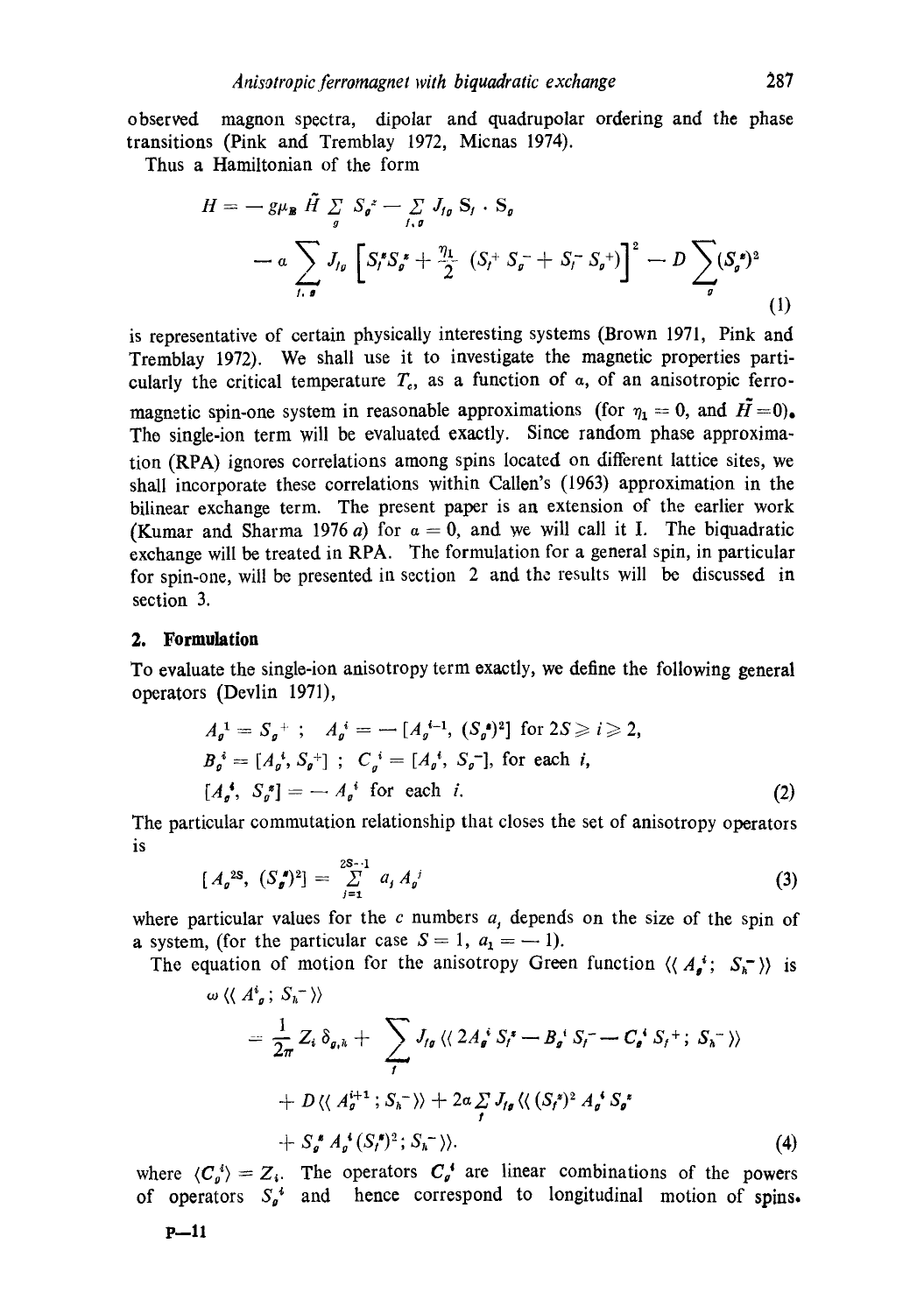The operators  $A_{\rho}^{i}$  and  $B_{\rho}^{i}$  are of the form of raising and lowering operators and therefore represent the transverse component of the spins. Further, only the operators  $C_g^i$  have finite ensemble averages, therefore,

$$
\langle \langle B_{\mathfrak{g}}^* S_{\mathfrak{f}}^-; S_{\mathfrak{h}}^- \rangle \rangle \simeq 0. \tag{5}
$$

Let us decouple the biquadratic exchange Green function in RPA as follows,

$$
\langle \langle (S_f^z)^2 A_g^i S_g^z + S_g^z A_g^i (S_f^z)^2; S_h^- \rangle \rangle = \langle (S_f^z)^2 \rangle \langle \langle A_g^i S_g^z + S_g^z A_g^i; S_h^- \rangle \rangle
$$
  
=  $\langle (S_f^z)^2 \rangle \langle \langle A_g^{i+1}; S_h^- \rangle \rangle$  (6)

Due to eqs  $(5)$  and  $(6)$ , eq.  $(4)$  becomes

$$
\omega \langle \langle A_{\mathfrak{g}}^{i}; S_{\mathfrak{h}}^{-} \rangle \rangle = \frac{1}{2\pi} Z_{i} \delta_{\mathfrak{g}_{\mathfrak{g}}} + \left( D + 2\alpha \sum_{j} J_{j} \langle (S_{j}^{\mathfrak{s}})^{2} \rangle \right)
$$
  
. 
$$
\langle \langle A_{\mathfrak{g}}^{i+1}; S_{\mathfrak{h}}^{-} \rangle \rangle + \sum_{j} J_{j} \langle \langle 2 A_{\mathfrak{g}}^{i} S_{j}^{\mathfrak{s}} - C_{\mathfrak{g}}^{i} S_{j}^{+}; S_{\mathfrak{h}}^{-} \rangle \rangle .
$$
 (7)

The system with spin one implies that  $i = 1$  and 2. Equation (7), for  $i = 1$ , can be expressed as

$$
\omega \langle \langle A_{\rho}^{-1} ; S_{\hbar}^{-} \rangle \rangle = \frac{1}{2\pi} Z_{1} \delta_{\rho\hbar} + \left( D + 2a \sum_{f} J_{f\rho} \langle (S_{f}^{\ast})^{2} \rangle \right)
$$
  

$$
\langle \langle A_{\rho}^{-2} ; S_{\hbar}^{-} \rangle \rangle + 2 \sum_{f} J_{f\rho} \langle \langle S_{\rho}^{-1} S_{f}^{\ast} - S_{\rho}^{\ast} S_{f}^{+} ; S_{\hbar}^{-} \rangle \rangle
$$
(8)

and for  $i=2$ , as

$$
\omega \langle \langle A_g^2; S_h^- \rangle \rangle = \frac{1}{2\pi} Z_2 \, \delta_{g,h} + \left( D + 2\alpha \sum_f J_{f\mathfrak{g}} \langle (S_f^{\mathfrak{s}})^2 \rangle \right)
$$
  

$$
\langle \langle A_g^1; S_h^- \rangle \rangle + \sum_f J_{f\mathfrak{g}} \langle \langle 2A_g^2 S_f^* - C_g^2 S_f^+; S_h^- \rangle \rangle. \tag{9}
$$

Here we decouple the various Green functions using Callen's approximation as follows,

$$
\langle \langle A_{\mathbf{g}}^{\mathbf{i}} S_{\mathbf{f}}^{\mathbf{g}}; S_{\mathbf{h}}^{-} \rangle \rangle = \langle S_{\mathbf{f}}^{\mathbf{g}} \rangle \langle \langle A_{\mathbf{g}}^{\mathbf{i}}; S_{\mathbf{h}}^{-} \rangle \rangle - \gamma \eta \langle S_{\mathbf{f}}^{-} A_{\mathbf{g}}^{\mathbf{i}} \rangle \langle \langle S_{\mathbf{f}}^{+}; S_{\mathbf{h}}^{-} \rangle \rangle,
$$
\n(10)

and

$$
\langle \langle C_g^2 S_f^+; S_h^- \rangle \rangle = \langle C_g^2 \rangle \langle \langle S_f^+; S_h^- \rangle \rangle - 2\eta \gamma \langle S_g^- S_f^+ \rangle \langle \langle A_g^2; S_h^- \rangle \rangle
$$
  
- 2\eta \gamma \langle S\_g^- S\_f^+ \rangle \langle \langle S\_g^+; S\_h^- \rangle \rangle. (11)

where we take

$$
\gamma = \frac{1}{2S} \left( \frac{\langle S^* \rangle}{S} \right) \,. \tag{12}
$$

In eq. (11), we made use of the identity,

$$
\frac{1}{2} C_{\mathbf{g}}^{2} = 2 - (S_{\mathbf{g}}^{2})^{2} - S_{\mathbf{g}}^{-} A_{\mathbf{g}}^{2} - S_{\mathbf{g}}^{-} S_{\mathbf{g}}^{+}.
$$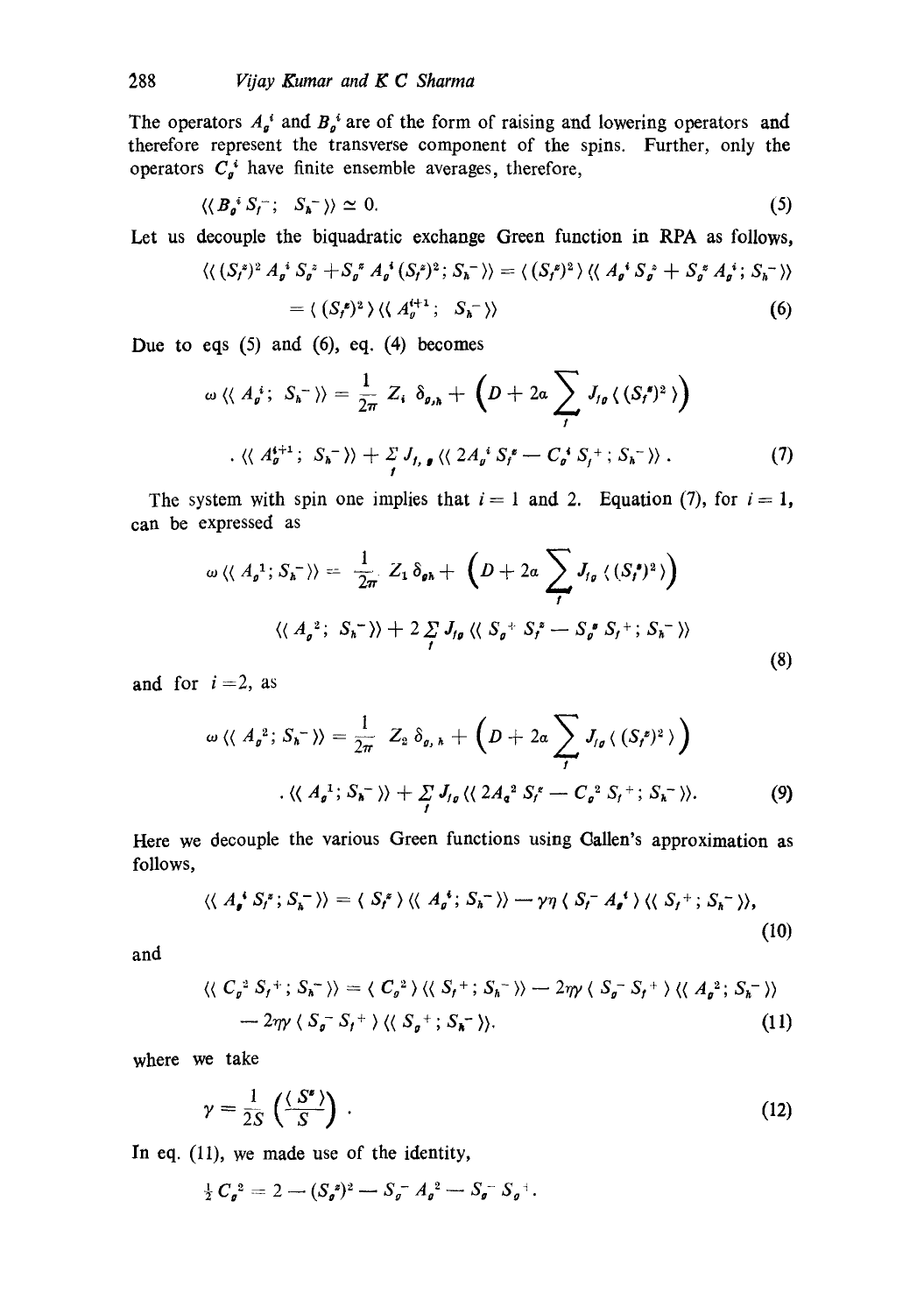In eqs (10) and (11),  $\eta = 0$  corresponds to RPA and  $\eta = 1$  corresponds to the additional terms arising from Gallen's approximation. Here it may be mentioned that the above identity and hence the decoupling equations (10) and (11) are true for all the three eigenvalues<sup>\*</sup> of  $S^*(i.e., 1, 0, -1)$  for  $S = 1$  (Kumar and Sharma 1976 b).

We define the Fourier transforms,

$$
G^{i}(\mathbf{k}, E) = \sum_{\mathbf{R}_{g} \to \mathbf{R}_{h}} \langle \langle A_{g}^{i} ; S_{h}^{-} \rangle \rangle \exp i k (\mathbf{R}_{g} - \mathbf{R}_{h})
$$
  
\n
$$
J(\mathbf{k}) = \sum_{\mathbf{R}_{g} \to \mathbf{R}_{h}} J_{g h} \exp i k (\mathbf{R}_{g} - \mathbf{R}_{h}) \text{ and}
$$
  
\n
$$
\psi^{i}(\mathbf{k}) = \sum_{\mathbf{R}_{g} \to \mathbf{R}_{h}} \langle S_{h}^{-} A_{g}^{i} \rangle \exp i k (\mathbf{R}_{g} - \mathbf{R}_{h})
$$
\n(13)

Using eqs (10) to (13), eqs (8) and (9) can be written in a matrix form

$$
\begin{bmatrix}\n\omega - 2\sigma J(o, k) - \sigma (\beta_1 - \gamma_1) & -\mathbf{D} \\
Z_2 J(k) - \mathbf{D} + \sigma (\gamma_2 - \beta_1) & \omega - 2\sigma J(o) - \sigma \beta_1\n\end{bmatrix} \begin{bmatrix}\nG^1(k, E) \\
G^2(k, E)\n\end{bmatrix}
$$
\n
$$
= \frac{1}{2\pi} \begin{bmatrix}\nZ_1 \\
Z_2\n\end{bmatrix} \text{ where}
$$
\n
$$
\mathbf{D} = D + 2a J(o) \langle (S^s)^2 \rangle,
$$
\n
$$
J(k, k') = J(k) - J(k') ; \sigma = \langle S^s \rangle
$$
\n
$$
\beta_i = \eta \sum_{k'} J(k')^*_{k} \psi^1(k') ; \gamma_i = \eta \sum_{k'} J(k' - k) \psi^i(k').
$$
\n(15)

Equation (14) is solved for  $G<sup>1</sup>$  and  $G<sup>2</sup>$ , and then proceeding in exactly the similar manner as in I, we get the following expressions:

$$
\mathbf{D}/\Gamma_0 = 2 J(\mathbf{\omega}) + \frac{3}{4} \mathbf{D} + \beta_1
$$

or

$$
\langle (S^{\mathbf{z}})^2 \rangle = \frac{2}{3} + \frac{1}{3} \frac{D + 2a J(0) \langle (S^{\mathbf{z}})^2 \rangle}{2J(0) + \frac{3}{4}D + \frac{3}{2}a J(0) \langle (S^{\mathbf{z}})^2 \rangle + \beta_1} \ . \tag{16}
$$

The equation determining  $k_B T_c / J(\theta)$  as a function of a and D, is given by

$$
\frac{k_{\mathbf{B}}T_{\mathbf{C}}}{J(o)} = \frac{4}{3W(1)} \cdot \left[ \frac{1 + \frac{D}{4J(o)} + \frac{1}{2} P + \frac{1}{2} a \left\langle (S^2)^2 \right\rangle}{1 + \frac{3}{8} \frac{D}{J(o)} + \frac{1}{2} P + \frac{3}{4} a \left\langle (S^2)^2 \right\rangle} \right] \cdot \left[ 1 + \frac{A}{W(1)} \left( \frac{\frac{3}{8} \frac{D}{J(o)} + \frac{3}{4} a \left\langle (S^2)^2 \right\rangle + \frac{P}{2}}{\frac{3}{4} \frac{D}{J(o)} + \frac{3}{4} a \left\langle (S^2)^2 \right\rangle + \frac{P}{2}} \right)^{\frac{1}{2}} + \dots \right] \tag{17}
$$

where

$$
W(1) = 1.51638
$$
 and  $A = \frac{3\sqrt{3}}{\sqrt{2} \pi}$ 

<sup>\*</sup> In I, the decoupling equations are little different and are true only for  $S_z = 1$ . However, the final expression of  $T<sub>o</sub>$  remains unaffected.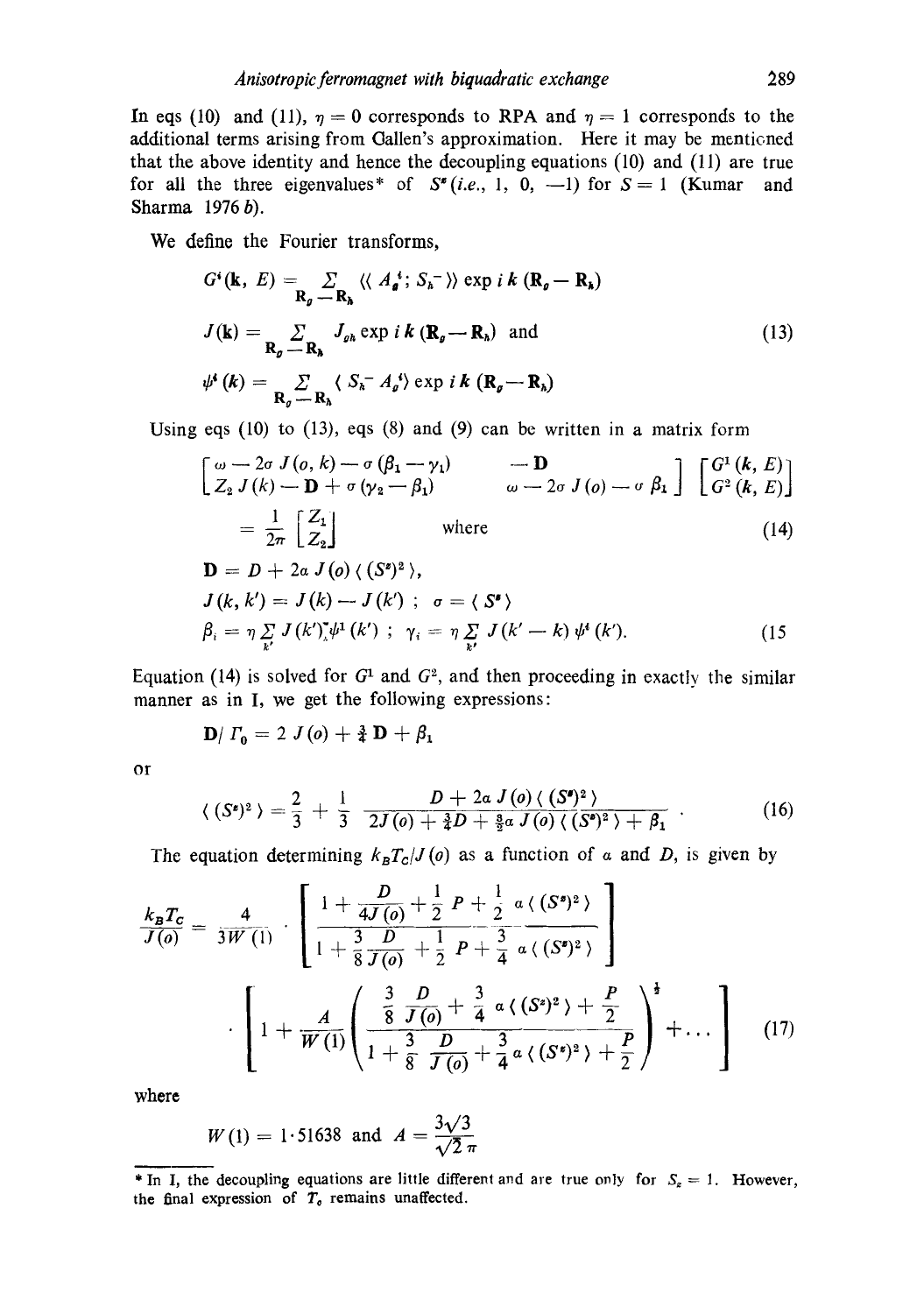for SO system, and

$$
P = \frac{\beta_1}{J(o)} = \sum_{k} \frac{J(k)}{J(o)} \langle S_k - S_k + \rangle
$$
  
= 
$$
\sum_{k} \frac{J(k)}{J(o)} \cdot \frac{2k_B T}{2J(o) + \frac{3}{4} D + \beta_1 - 2 J(k)}
$$

which can be simplified so that we get

$$
P = \frac{k_B T}{J(\rho)} \left[ \left( 1 + \frac{3}{8} \frac{D}{J(\rho)} + \frac{3}{4} \alpha \langle (S^*)^2 \rangle + \frac{P}{2} \right) \right]
$$
  

$$
\cdot \left[ W(1) - A \left( \frac{\frac{3}{8} \frac{D}{J(\rho)} + \frac{3}{4} \alpha \langle (S^*)^2 \rangle + \frac{P}{2}}{1 + \frac{3}{8} \frac{D}{J(\rho)} + \frac{3}{4} \alpha \langle (S^*)^2 \rangle + \frac{P}{2}} \right)^{\frac{1}{2}} \right] - 1 \right]
$$
(18)

Equations (16) to (18) are the final equations which determine, in a self-consistent manner,  $k_B T_e / J(o)$  as a function of various parameters.

### **3. Results and discussion**

The variation of critical temperature  $T<sub>e</sub>$  with the biquadratic exchange parameter  $\alpha$  for different values of D, is given in figure 1. Here, we have treated the single-ion anisotropy term in the realistic Hamiltonian given by eq. (1), in an exact manner and the biquadratic exchange and the bilinear Heisenberg exchange has been considered respectively in RPA and in Oallen's approximation. Within these approximations, we observe the effect of intersite correlations particularly for small values of parameters. Further, in all the cases  $T<sub>e</sub>$  increases, initially, with the biquadratic exchange parameter and at larger  $a$ , it has the tendency of becoming constant. The increase of  $T<sub>e</sub>$  vs a is consistent with the initial increase of  $T<sub>e</sub>$  for small values of  $\alpha$ , as predicted by Ditzian and Oitmaa (1974). Since these authors considered only the Ising part in the bilinear exchange, we do not expect any quantitative agreement. However, the qualitative agreement is certainly encouraging. In the limit when  $\alpha = 0$  and also  $D = 0$ , we get  $k_B T_e / J(\alpha)$  $= 1.06$  which is very close to the value of Callen (1963). Moreover, we do not expect to get the exact value because of the approximation expressed in eq. (5). It is worth mentioning that the RPA, according to Barma (1974) and Fittipaldi and Tahir Kheli (1975) can give physically incorrect prediction  $[e.g., \langle (S^*)^2 \rangle = 0]$ whereas in our self-consistent formulation for  $T<sub>o</sub>$  no such ambiguity is expected to arise while using RPA in Ising part of the biquadratic exchange. Further, because the biquadratic exchange is an indirect one, it is expected to yield a dominant contribution from the intersite correlations. But the mathematics, using the